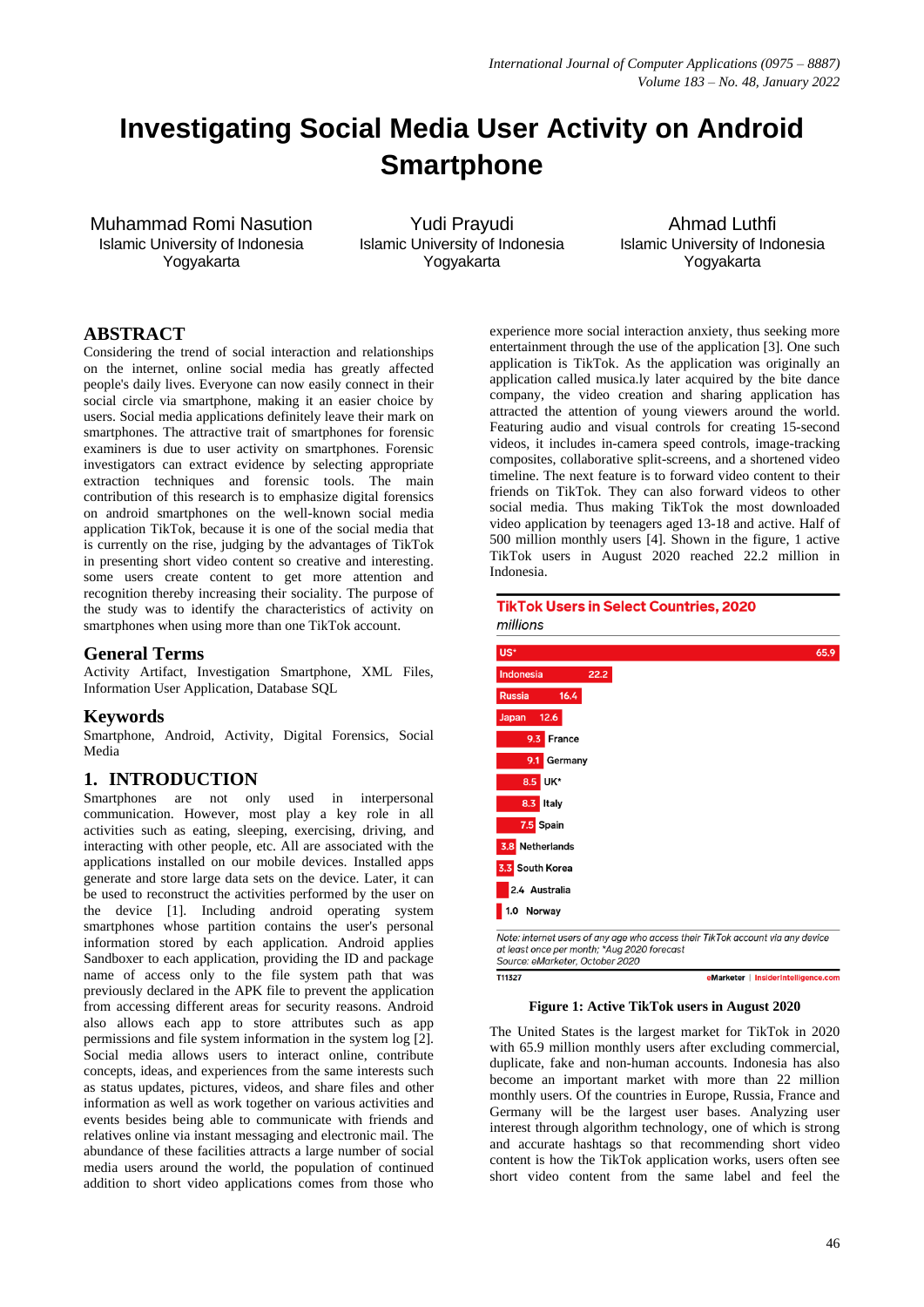More TikTok users, the more the dark side. As the subject of unsettling reports about its content, which is reportedly filled with images of naked children, child predators, sneaky algorithms, lack of privacy, and teenagers intimidating and harassing each other and even allowing the flow of illegal drugs, messages of murder and animal cruelty, security and weak controls have made it possible to become a magnet for pedophiles, profanity, crime, violence, and extremism [6].

TikTok features can cause serious problems when the user is a child or teenager who does not yet fully understand the threat of the social network. TikTok allows users to make these short singing and dancing videos a useful tool for criminals to approach and sexually harass [7].

The TikTok application apparently leaves traces of xml files and databases on smartphones that contain important information about all application user activities. Field of xml files and databases there are several fundamental functions, such as insertion, deletion, modification, data modeling, storage and manipulation [8].

Various types of additional offensive actions that can be carried out on social media sites such as masquerading, humiliating or shocking, publishing prohibited material, stalking, immoral information for money or threatening to share personal, etc. Importance of digital forensic analysis of social media applications in smartphone devices is due to the increasing number of illegal activities that can be carried out in this field. The purpose of this research is to find out user activities, such as whether the activities carried out using the TikTok application are more than one account which can later be used for digital forensics.

### **2. LITERATURE REVIEW**

Identification of digital artifacts on Facebook, Twitter and LinkedIn applications on Android, iOS, Windows and BlackBerry operating systems. The method used is disk image extraction and then performs analysis on the database file. All applications tested have different characteristics for each operating system, the challenge is that more and more social media will need to be analyzed every day [3]. Research [9] activity is divided into 5 types: web browsing history, cookies, images, downloads and instant messengers. As for browsing history, 11 web pages were found. As for cookies there are 8 activities, then 4 recoverable images. PDF file found in download activity and audio message on WhatsApp app. XML files are used in many ways as research [10] found several systems adopting XML (eXtensible Markup Language) to represent semi-structured data. XML documents as a standard for storing, representing, and exchanging data are adopted by several industries and the scientific community. As a result, a large number of XML documents are created every day. Examples include applications, health care departments and others. The research method [11] is to analyze artifacts left on Android smartphones. As a result, answering general questions including: how to obtain TikTok user data and how to disclose its contents. such as friends and followers, with whom users communicate. The drawback of this research is the time in XML file analysis, from 103 XML files it would be better if a feature was made to make it easier to determine the files related to needs.

### **3. METHODS**

This study focuses on determining whether activity data from 2 social media application accounts on smartphones can be found and retrieved from the device's internal memory. The

research methodology adopted forensically analyzes and investigates the activities carried out on the TikTok application version 16.6.4 using the android OS. Checking smartphone to extract digital evidence has its own significance as is verification and validation of evidence from different sources. All tests were performed following general guidelines and procedures for digital forensics recommendations National Institute of Standards and Technology (NIST) method. This method recommends the basic steps of the forensic process, namely collection, examination, analysis, declaration [12]. Forensic techniques are applied to ensure the reliability and security of evidence in order to avoid rejection in court by applying the hash value of each file so that the integrity and authenticity of the results are maintained [13].

### **3.1 Investigation Framework**

Using indiscriminate processes and tools to extract digital evidence can compromise the integrity and credibility of evidence, the NIST steps used in forensic investigations have four stages: identification, preservation, analysis and presentation of digital evidence [9]. Research papers adapt the framework to guide smartphone investigations. The investigative framework consists of the following.

- 1. Identification and collection. Evidence is collected from the smartphone's internal storage. The context of this research, Xiaomi Redmi 5A running Android version Oreo 10.0 and 16 GB internal storage. Image by Image Android device internal memory is obtained using ADB debugging by following the following command line: adb pull -p  $\epsilon$  path on Android $\epsilon$   $\epsilon$   $\epsilon$  at to save data  $\epsilon$ .
- 2. Preservation. The MD5 hash value of each retrieved file is calculated. Furthermore, it is verified so that can detect any modification. Research investigation, comparison of MD5 level hash values and timestamp metadata of extracted files from the TikTok application revealed that the originality of the files from the start and end of the study had the same values, as shown in Table 1. Android file system hash values.

Each file must have a difference called the hash value, the first level of the value is MD5, time created is the time when the file was created [14]. File path is the name of the file following the extension it has, the file is obtained from several different directories such as the shared prefs directory, databases and filters. the base of all artifact directory of TikTok app in android smartphone is com.ss.android.ugc.trill.

| <b>File Path</b>          | MD5                                      | <b>Time Created</b>                                |
|---------------------------|------------------------------------------|----------------------------------------------------|
| description.info.<br>xml  | 6E99229D2B1F<br>FAD81964E650<br>034A6A08 | Monday, February<br>22, 2021, 7:02:23<br><b>PM</b> |
| aweme local vi<br>deo.xml | 0E5792E5196A<br>A9F3A3822D2<br>54DC62E38 | Monday, February<br>22, 2021, 7:05:35<br>PМ        |
| aweme user.xml            | E3C3B987AF1<br>A67F7F667D9<br>ED5350BCA7 | Monday, February<br>22, 2021, 7:05:35<br>PМ        |
| Login Share               | 07796660350D<br>8BD1423D3A1              | Monday, February<br>22, 2021, 7:05:34              |

**Table 1. Information XML File**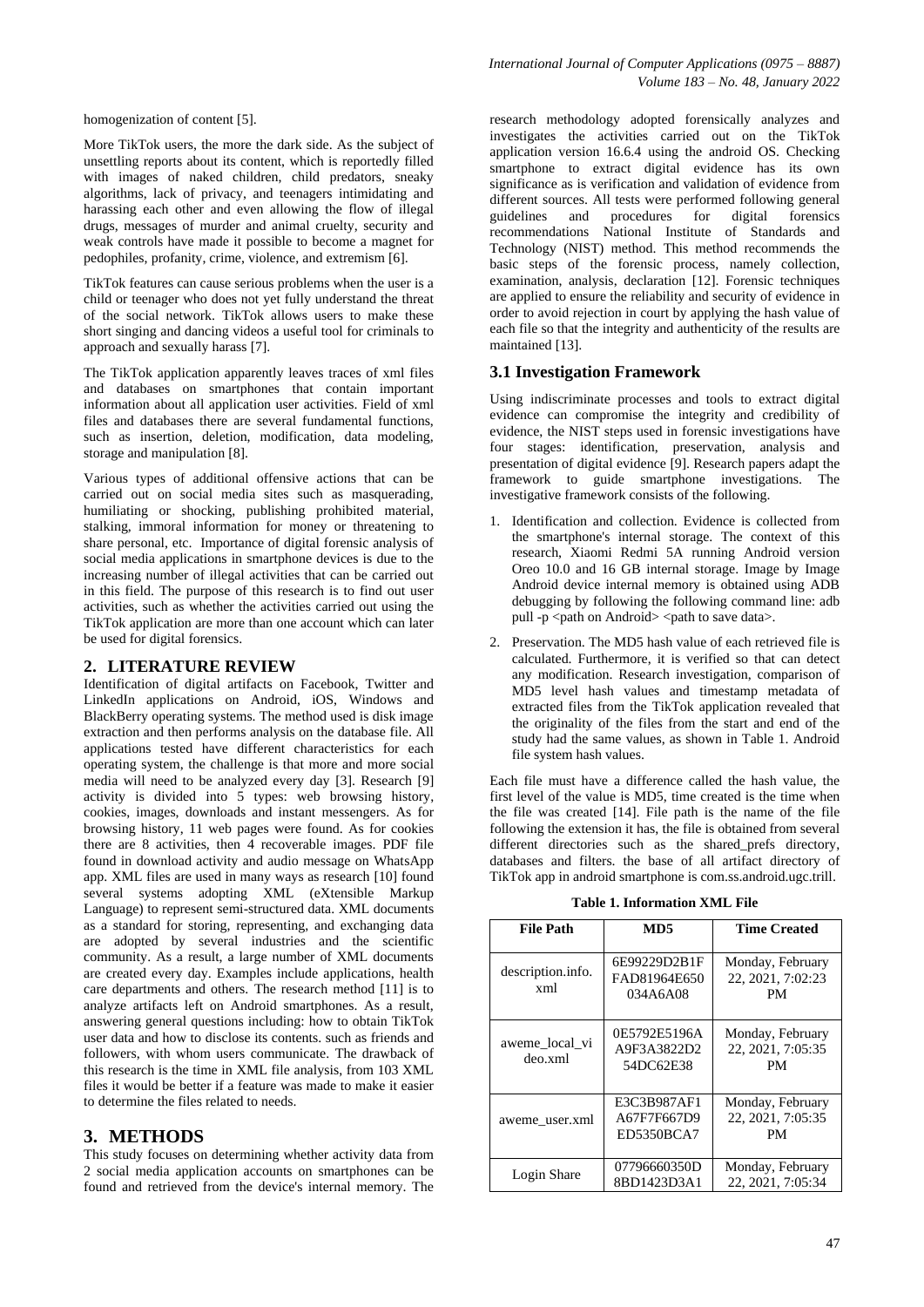| Preferences.xml               | 4D15D29CA                                | PМ                                          |
|-------------------------------|------------------------------------------|---------------------------------------------|
| version.xml                   | 802354F9BAE<br>ABEFFD4ED5<br>E4294D9C155 | Monday, February<br>22, 2021, 7:05:40<br>PM |
| 6930551655360<br>414721 im.db | 2021BFE5B3E8<br>358AE529430E<br>A327FA53 | Monday, February<br>22, 2021, 7:03:21<br>PM |

- 3. Examination and analysis. Important process in the validation of xml documents to ensure the correct data structure then arises The DFXML (Digital Forensis XML) language is formalized by implementing an XML schema, and validation can be performed using the xml utility [15]. The data collected from the device's internal memory is checked to determine the possible residual data usage of the TikTok application, TikTok version 16.6.4 has more than 100 XML files containing important information.
- 4. Presentation. A summary of the findings and their forensic value is presented at this stage

# **3.2 System Preparation**

System Preparation consists of two things, namely hardware and software. The investigator has a hardware (*Table 2*) as a tool for extracting and analyzing evidence and use and use android backup to pull data from smartphone.

| <b>Hardware</b>                                        | Software                        |
|--------------------------------------------------------|---------------------------------|
| Redmi 5A (unlocked)                                    |                                 |
| specs $2$ GB RAM, $1.40$                               | <b>Android Operating System</b> |
| GHz Quad-Core CPU                                      | Oreo version 10.0               |
| with 16 GB Storage                                     |                                 |
| Dell latitude e7240 laptop                             | TikTok version 16.6.4 for       |
| with Windows 10 Pro 64-                                | Android (2 accounts)            |
| bit specifications, an Intel<br>Core $i5-4310U$ with a | Android backup                  |
| frequency speed of up to                               | AccessData FTK Imager           |
| 2.6 GHz, 8 GB RAM and                                  |                                 |
| a 250 GB SSD as a tool                                 |                                 |
| for extracting and                                     | Hash Tool 1.2.1                 |
| analyzing evidence                                     |                                 |

**Table 2. System Preparation**

AccessData FTK Imager to compile the file tree that has been extracted from the smartphone and Hash Tool 1.2.1 to create a has value (keyword) that maintains the originality of the file.

# **3.3 Scenario**

The case scenario is logging in using the perpetrator's original account with the username @karambiaaa0 and doing nothing, the account only serves as a marker in the case scenario. The next account that enters is the username @kell\_1.3 simulating activities on the TikTok application such as using the feature of making SARA videos with content that vilifies a religion and uploading it. Next, send messages to @muhammadromi\_0.1 with verbal harassment, then on the device used by the perpetrator the message is deleted with the intention of eliminating traces.



**Figure 2: Case simulation**

# **4. RESULT AND DISCUSSION**

In this stage, the results and discussion of activities in the form of XML metadata on the TikTok application are generally stored in the com.ss.android.ugc.trill directory.

# **4.1 File XML Description Applications TikTok**

Information that can be pulled from Figure 3 such as source value (start directory), source value name (application name), application size, first installation and application update.

| xml version="1.0" encoding="UTF-8"</th                         |
|----------------------------------------------------------------|
| standalone="yes"?> <appinfo type="Android"></appinfo>          |
| $<$ Name                                                       |
| sourceValue="nonLocalizedLabel">TikTok                         |
| <package< td=""></package<>                                    |
| sourceValue="packageName">com.ss.android.ugc.trill </td        |
| Package> <version \<="" td=""></version>                       |
| sourceValue="versionName">16.6.4                               |
| <androidvalue< td=""></androidvalue<>                          |
| sourceValue="versionCode">160604                               |
| <androidvalue< td=""></androidvalue<>                          |
| sourceValue="installLocation">/data/app/com.ss.android.u       |
| gc.trill-                                                      |
| XIvUQzj2XjZaB6g4SibbXg==/base.apk                              |
| <androidvalue< td=""></androidvalue<>                          |
| sourceValue="flags">953695812                                  |
| <androidvalue< td=""></androidvalue<>                          |
| sourceValue="packageSize">95208458                             |
| <appsize sourcevalue="codeSize">0</appsize>                    |
| <datasize sourcevalue="dataSize">0</datasize>                  |
| <cachesize sourcevalue="cacheSize">0</cachesize>               |
| <androidvalue< td=""></androidvalue<>                          |
| sourceValue="derivedApplicationType">Regular                   |
| Application                                                    |
| <androidvalue< td=""></androidvalue<>                          |
| sourceValue="firstInstallTime">20210219T073605Z                |
| droidValue                                                     |
| <androidvalue< td=""></androidvalue<>                          |
| sourceValue="lastUpdateTime">20210219T073605Z                  |
| droidValue>                                                    |
| <appdatapath>/data/data/com.ss.android.ugc.trill</appdatapath> |
| taPath                                                         |
| <androidvalue< td=""></androidvalue<>                          |
| sourceValue="installerPackageName">com.google.android          |
| .packageinstaller                                              |
| $\triangle$ Appinfo>                                           |
|                                                                |

**Figure 3 Component XML structure about the TikTok App**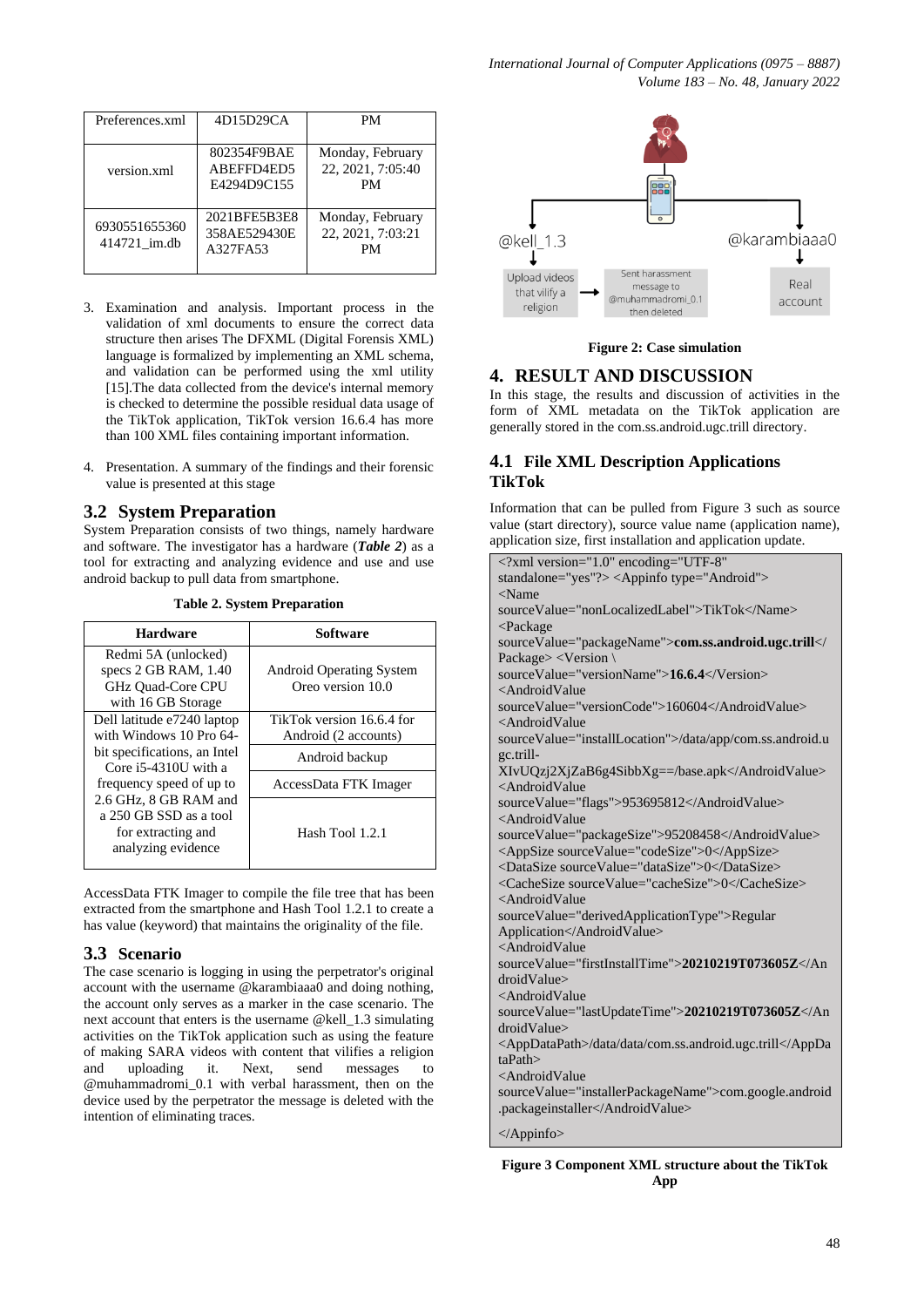Components about the TikTok application can be found in the com.ss.android.ugc.trill directory, where the file name "description.info" is usually 4 KB in size and is second to last, the file type is "XML Document". Some information that can be obtained such as Application Size 95.8 MB, APK Verification Successful Yes, APK Verifications Schema 2, First Installed 2021-02-19 14:36:05 (UTC+7) and Last Update 2021-02-19 14:36: 05 (UTC+7).

The metadata element documents additional information about the app profile i.e. The app name using the code "Appinfo" can only be installed on Android with TikTok.

**Table 3. Display Application Description**

| <b>Name</b>                       | <b>Information</b>          |  |  |
|-----------------------------------|-----------------------------|--|--|
| Label Application                 | TikTok                      |  |  |
| <b>Application Size</b>           | 95.8 MB                     |  |  |
| <b>APK Verification Succesful</b> | Yes                         |  |  |
| <b>APK Verifications Schema</b>   | 2                           |  |  |
| <b>First Installed</b>            | 2021-02-19 14:36:05 (UTC+7) |  |  |
| Last Update                       | 2021-02-19 14:36:05 (UTC+7) |  |  |

# **4.2 File XML Description Video TikTok**

Uploaded Video activity is logged and can be viewed in the aweme\_local\_video.xml

<?xml version="1.0" encoding="UTF-8"

standalone="true"?>-<map> <string

name="extra\_data">{"6930877942188788994":{"local\_path ":"/data/user/0/com.ss.android.ugc.trill/files/synthetise\_2021 -02-19-144205227-concat

v","author\_id":"6930551655360414721","create\_time":1850 68285,"duration":8006.0,"is\_h265":false,"m\_vr":false,"ratio uri":"v07025e80000c0nmpcbrgkfme10fb8o0\_h264\_540p 3922628","source\_id":"6930877942188788994","height":96 0,"data\_size":0,"uri":"v07025e80000c0nmpcbrgkfme10fb8o 0\_h264\_540p\_3922628","width":544},"6930882230294220 033}</string></map>

### **Figure 4. Video activity XML structure**

XML file, the information provided is very significant. Starting from the saved video location "com.ss.android.ugc.trill/files/", video name "synthetise  $2021-02-19-144205227$ -concat v", creation time  $"185068285"$ 

The video uploaded by the @kell\_1.3 account is recorded with the ID "6930551655360414721" and the video has a duration of "8006.0" or about 8 seconds.

**Table 4. Video information display.**

| <b>Name</b>         | <b>Information</b>                           |  |
|---------------------|----------------------------------------------|--|
| Video<br>Location   | com.ss.android.ugc.trill/files/              |  |
| Video Name          | synthetise_2021-02-19-144205227-<br>concat y |  |
| <b>Created Time</b> | 185068285                                    |  |

| Account | @Kell 1.3           |
|---------|---------------------|
|         | 6930551655360414721 |

# **4.3 File XML Description User**

Account @karambiaaa0 that has been used and stored in aweme user.xml with the description name "6896333489403724802", short name"karambia aa", unique id "karambiaaa0, avatar URL https://p16-signsg.tiktokcdn.com/aweme/100x100 /tiktokobj/1683676134080514.webp.

<string

| <ыш≌<br>name="6896333489403724802_significant_user_info">{"u<br>id":"6896333489403724802","short_id":"0","unique_id":"k<br>arambiaaa0","nickname":"karambia<br>aa","avatar_url":"https://p16-sign-<br>sg.tiktokcdn.com/aweme/100x100/tiktok-<br>obj/1683676134080514.webp?x-<br>expires\u003d1613808000\u0026x-<br>signature\u003dF%2FGeSW6ybEsY4xWFfRpPO%2FpTr<br>DA%3D"} |
|----------------------------------------------------------------------------------------------------------------------------------------------------------------------------------------------------------------------------------------------------------------------------------------------------------------------------------------------------------------------------|
| $\langle$ string $>\langle$ string<br>name="6930551655360414721_significant_user_info">{"u<br>id":"6930551655360414721","short_id":"0","unique_id":"k<br>ell_1.3","nickname":"Kell_1.3","avatar_url":"https://p16-<br>sign-sg.tiktokcdn.com/musically-maliva-                                                                                                              |
| obj/1594805258216454~c5_100x100.webp?x-                                                                                                                                                                                                                                                                                                                                    |
| expires\u003d1613808000\u0026x-                                                                                                                                                                                                                                                                                                                                            |
| signature\u003dXopf2O0xFqJDb3RLUwvmOywUBWo%3                                                                                                                                                                                                                                                                                                                               |
| $D''$ $\le$ /string> $\le$ string                                                                                                                                                                                                                                                                                                                                          |
| name="6930551655360414721_aweme_user_info">{"acce                                                                                                                                                                                                                                                                                                                          |
| pt_private_policy":false,"account_region":"","account_type<br>":0,"allowStatus":0,"authority_status":0,"avatar_larger":{"h                                                                                                                                                                                                                                                 |
|                                                                                                                                                                                                                                                                                                                                                                            |
| eight":0,"data_size":0,"uri":"musically-maliva-                                                                                                                                                                                                                                                                                                                            |
| obj/1594805258216454","url_list":["https://p16-sign-                                                                                                                                                                                                                                                                                                                       |
| sg.tiktokcdn.com/musically-maliva-                                                                                                                                                                                                                                                                                                                                         |
| obj/1594805258216454~c5_1080x1080.webp?x-                                                                                                                                                                                                                                                                                                                                  |
| expires\u003d1613808000\u0026x-                                                                                                                                                                                                                                                                                                                                            |
| signature\u003dre3HHNF98wm%2FUaZHqr9hxiZmlIQ%3                                                                                                                                                                                                                                                                                                                             |
| D","https://p16-sign-sg.tiktokcdn.com/musically-maliva-                                                                                                                                                                                                                                                                                                                    |
| obj/1594805258216454~c5_1080x1080.jpeg?x-                                                                                                                                                                                                                                                                                                                                  |
| expires\u003d1613808000\u0026x-                                                                                                                                                                                                                                                                                                                                            |
| signature\u003dN6F6L4RMeVUudzGgMVt5Ggst54U%3D                                                                                                                                                                                                                                                                                                                              |
| "], "width":0}, "avatar_medium": { "height":0, "data_size":0,"                                                                                                                                                                                                                                                                                                             |
| uri":"musically-maliva-                                                                                                                                                                                                                                                                                                                                                    |
| obj/1594805258216454","url_list":["https://p16-sign-                                                                                                                                                                                                                                                                                                                       |
| sg.tiktokcdn.com/musically-maliva-                                                                                                                                                                                                                                                                                                                                         |
| obj/1594805258216454~c5_720x720.webp?x-                                                                                                                                                                                                                                                                                                                                    |
| expires\u003d1613808000\u0026x-                                                                                                                                                                                                                                                                                                                                            |
| signature\u003djxf5GmoA8E25TbYGHNrbb2MI5pA%3D                                                                                                                                                                                                                                                                                                                              |
| ",https://p16-sign-sg.tiktokcdn.com/musically-maliva-                                                                                                                                                                                                                                                                                                                      |
| obj/1594805258216454~c5_720x720.jpeg?x-                                                                                                                                                                                                                                                                                                                                    |
| expires\u003d1613808000\u0026x-                                                                                                                                                                                                                                                                                                                                            |
| signature\u003dKX0OLuMzf5w6qu6GspVWDTvI27M%3                                                                                                                                                                                                                                                                                                                               |
| $D\}$ $\ll$ string>                                                                                                                                                                                                                                                                                                                                                        |

#### **Figure 5. @Kell\_1.3 account XML structure**

The @kell\_1.3 account is the one who uploaded the SARA video. The information that can be retrieved from the aweme\_user.xml file is quite complete in the account description section, such as UID "6930551655360414721" short id "0", unique id "kell\_1.3", short name "Kell\_1.3",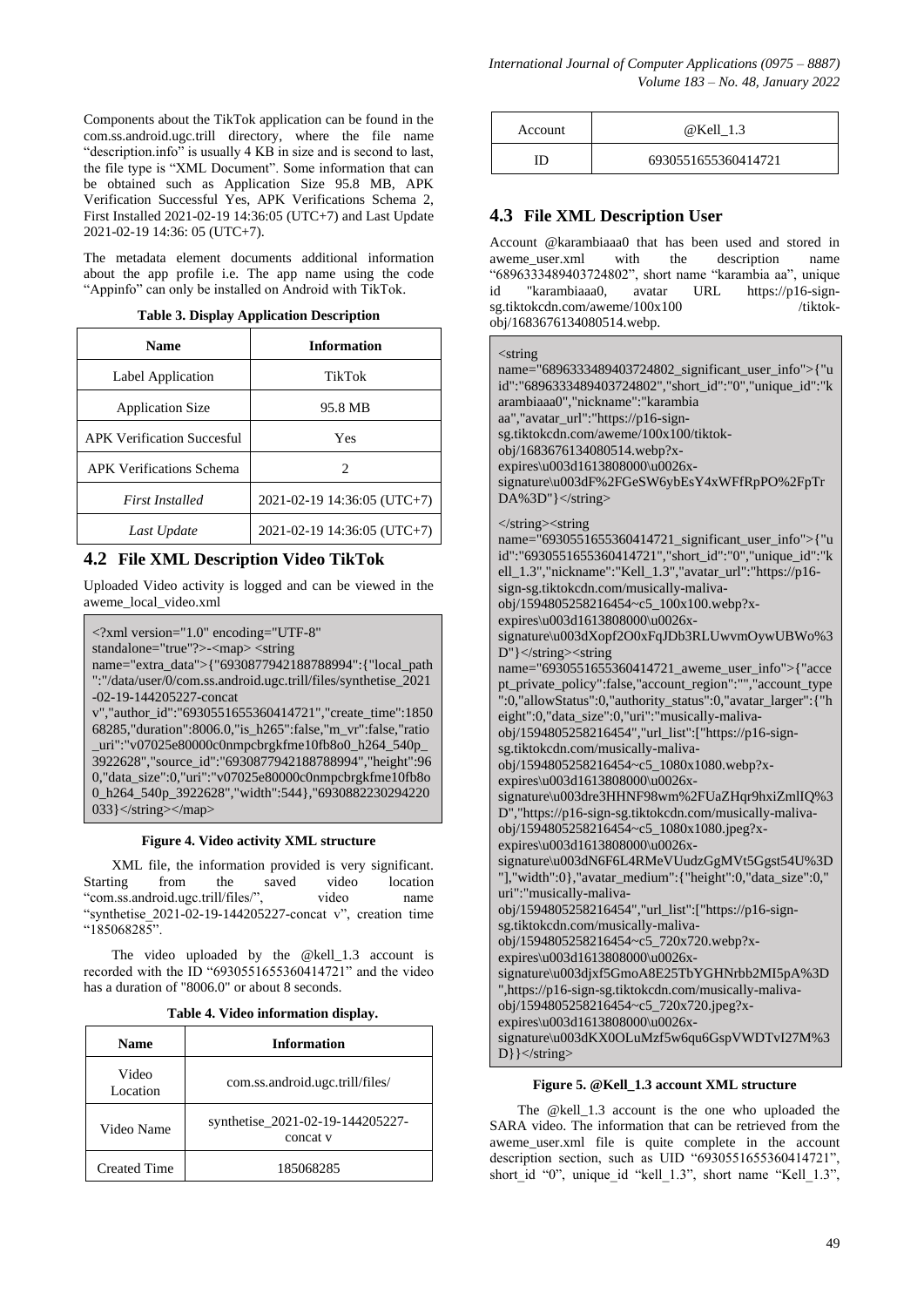avatar url "https://p16- signsg.tiktokcdn.com/aweme/100x100/tiktok $obj/1683676134080514$ .webp". Login activity was seen eight times on the app for all accounts while it was operating on account @kell 1.3, recorded with login number 1594805258216454 then re-entered at the same avatar address https://p16-sign-sg.tiktokcdn.com/musically-maliva obj/1594805258216454~c5\_1080x1080.jpeg?xexpires\u003d1613808000\u0026xsignature\u003dN6F6L4RMeVUudzGgMVt5Ggst54U%3D.

**Table 5. Display of user information.**

| <b>Name</b>         | <b>Information</b>                                                                       |  |  |
|---------------------|------------------------------------------------------------------------------------------|--|--|
| ID                  | 6930551655360414721<br>6896333489403724802                                               |  |  |
| unique id           | kell 1.3 dan karambiaaa0                                                                 |  |  |
| <b>Nick</b><br>Name | Kell 1.3 dan karambia aa                                                                 |  |  |
| avatar url          | https://p16-sign-<br>sg.tiktokcdn.com/aweme/100x100/tiktok-<br>obj/1683676134080514.webp |  |  |
| Sign<br>Number      | 1594805258216454                                                                         |  |  |

# **4.4 File XML Description Login**

Additional login information is located in LoginSharePreferences.xml.

| $\langle$ 2xml version="1.0" encoding="UTF-8"               |  |  |  |
|-------------------------------------------------------------|--|--|--|
| standalone="true"?> - <map> <string< td=""></string<></map> |  |  |  |
| name="latest_login_info">[{"name":"kell0000011@gmail.c      |  |  |  |
| om","commonUserInfo":{"avatarUrl":"https://p16-sign-        |  |  |  |
| sg.tiktokcdn.com/musically-maliva-                          |  |  |  |
| obj/1594805258216454~c5 100x100.webp?x-                     |  |  |  |
| expires\u003d1613808000\u0026x-                             |  |  |  |
| signature\u003dXopf2O0xFqJDb3RLUwvmOywUBWo%3                |  |  |  |
| D","secUid":"MS4wLjABAAAAKrnEpz3gQIsda93DwsYt               |  |  |  |
| MpaltqZCVfpmom8z-                                           |  |  |  |
| PaLswRt2nwHNtlYQgCvQ_6g3Ve3","userName":"Kell_1.            |  |  |  |
| 3"},"expires":"Mar 21, 2021 2:38:47                         |  |  |  |
| PM","lastActiveTime":-                                      |  |  |  |
| 1, "loginMethodName": "EMAIL_PASS", "loginTime":16137       |  |  |  |
| 20327000,"uid":"6930551655360414721"}]                      |  |  |  |
| $\check{ }$                                                 |  |  |  |

### **Figure 6. XML structure at login**

Account @kell\_1.3 login using "EMAIL\_PASS" method with email name "kell0000011@gmail.com", loginTime: "1613720327000" and ending on March 21, 2021 2:38:47 PM will be automatically logged out of the device.

|  |  | Table 6. Display of user login information |
|--|--|--------------------------------------------|
|  |  |                                            |

| <b>Name</b>   | <b>Information</b>     |
|---------------|------------------------|
| Account       | @kell 1.3              |
| Login Method  | <b>EMAIL PASS</b>      |
| Time Login    | 1613720327000          |
| Automatic Out | Maret 21, 2021 2:38:47 |

## **4.5 File XML Description Version APP The TikTok application used has version 16.6.4.**

<?xml version="1.0" encoding="UTF-8" standalone="true"?>

-<map>

<string name="app\_version">16.6.4</string>

 $<$ /map>

### **Figure 7. The XML structure of the TikTok app version.**

The version of the application used can be found in the XML version.xml file. located in the string name line followed by the version.

The easy way can be seen in table 7 which shows the version of the application used is 16.6.4 "

### **Table 7. Display of Application Version Information**

| <b>Name</b>                | <b>Information</b> |
|----------------------------|--------------------|
| <b>Application Version</b> | 16.6.4             |

# **4.6 File Convert XML Message**

Like other social media, TikTok can also exchange messages with the condition that the accounts are already following each other so that the status from "Following" to "Friends".

{"type":0,"isDefault":false,"text":"jelek Lo mirip banget aa monyet \ntolol bodoh eek kontol lo","is\_card":false,"mSendStartTime":1613722263921,"ms gHint":"","aweType":700}

### **Figure 8. Visual XML message content**

Location of the message DB is in the live\_data directory, usually each message DB will start with the sender's UID followed by \_im reading with .db extension. In this case the UID of kell 1.3 is "6930551655360414721", so the file name is "6930551655360414721\_im.db".

It should be noted, messages stored on smartphones in DB form are in JSON format and can be converted to XML visuals. The unique code " $\langle n \rangle$ " indicates the next message in a newline state "enter" at the time of writing is then sent to the target.

### **Table 8. Messages sent**

| Name                | Information                                                            |
|---------------------|------------------------------------------------------------------------|
| 6930551655360414721 | Pesan "jelek Lo mirip banget aa<br>monyet tolol bodoh eek kontol<br>10 |

# **4.7 ANALYSIS**

There are more than 200 XML files but the directory location of the xml files which contain a lot of information of user activity is at applications0\com.ss.android.ugc.trill\live\_data \shared\_prefs. There are more than 100 xml files in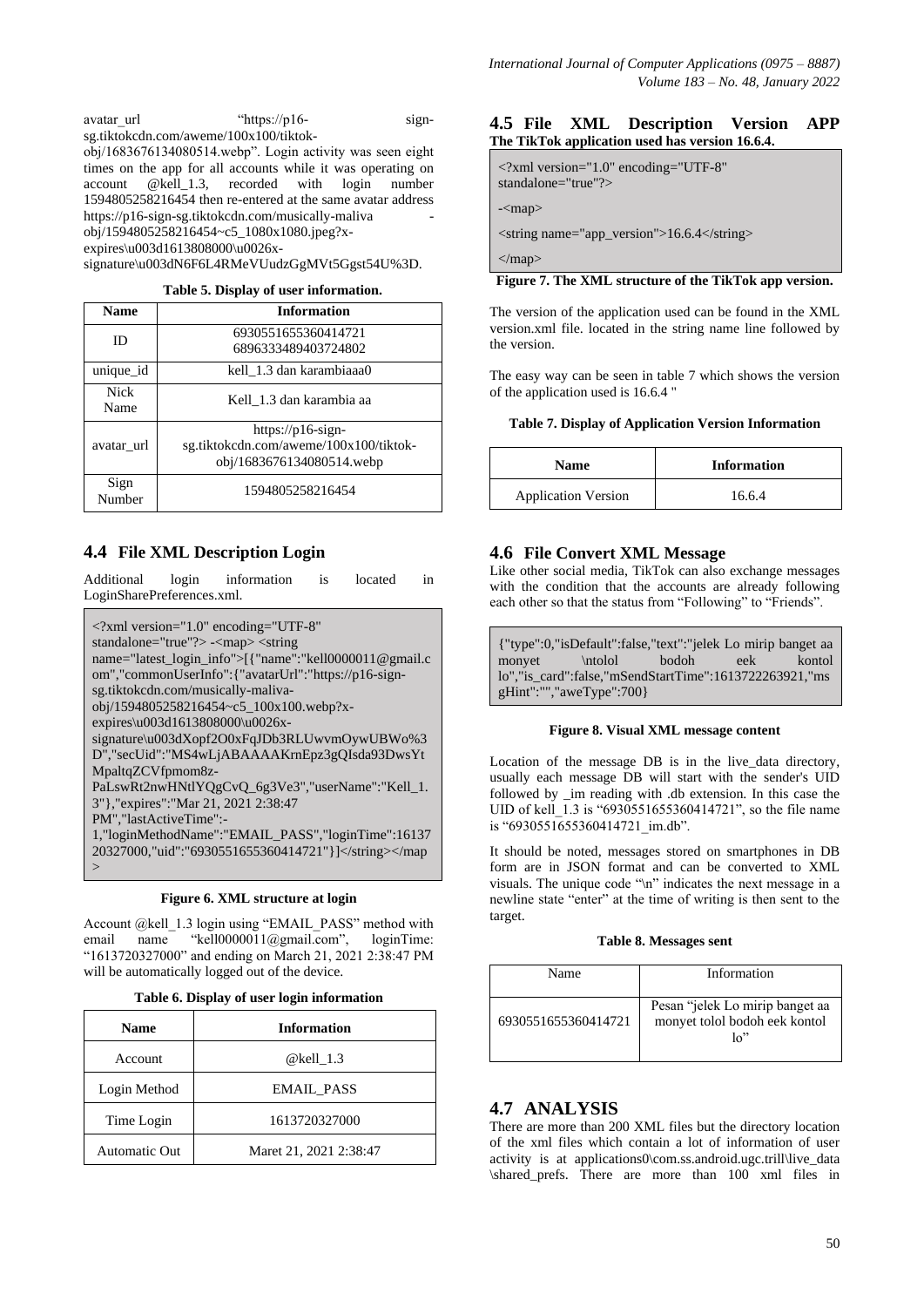shared\_prefs, the file that contains the most information is aweme\_user.

> aweme\_local\_video.xml <sup>း ချ</sup>ောက် ဆေး awesome\_splash.xml

| com.ss.android.ugc.trill |
|--------------------------|
| ⊟ inve data              |
| app librarian            |
|                          |

#### **Figure 9. Directory User**

How it works is a collection of all accounts that are joined in one device, no new files will be created because each account will be recorded in the aweme\_user file. per account is recorded based on the level of entry, the time displayed will be accumulated according to the line of code in Figure 5.

the total database that can be extracted is 69 items. but not all databases can provide information to investigators such as localHashTag.db, meta\_log.db, psdkmon\_v2.db, npth\_log.db and others. Researchers have reviewed all files related to the .db extension. the most informative file for the message section is at 6930551655360414721\_im.db



### **Figure 10. Message Database**

The sent message will persist even if it is deleted in the application, the artifact can be found in the .db file. the functional part of the message in the application will not be visible the content sent. In conclusion, every message created will be directly recorded in the db file with the condition that when it has been sent.

| Table: <b>Fig. participant</b> |                     |  |  |
|--------------------------------|---------------------|--|--|
|                                | user id             |  |  |
|                                | Filter              |  |  |
|                                | 6896334472335590402 |  |  |
|                                | 6930551655360414721 |  |  |

**Figure 11. UID who exchanged messages**

The UID "6930551655360414721" belongs to the kell\_1.3 account and the message target has the UID "6896334472335590402" with the account name muhammadromi\_0.1.

# **5. CONCLUSION**

The results of this study found that each logged in account activity will be recorded in one file "aweme user.xml", regardless of the number of accounts will be combined with the order of the entry code of each ID, application user information can be traced, requires extracting information from a total of 3260 files, the number of files is specific to the package on the TikTok application with the directory name :com.ss.android.ugc.trill". Information about the application being used is in two files "description.info and version". For XML files, there are 111 items. The files don't all have activity logs, filtering is needed to determine the relevant files, one static way is to read each line of code in the XML file. The location of the video directory can be found in the aweme local video.xml file, the video is saved simultaneously when uploading, the saved format does not include an extension in the file details, but judging by the 6D 70 34 signatures it is MP4, video artifacts can be played via media player software such as MPC -H or VLC.

### **6. REFERENCES**

- [1] C. Anglano, M. Canonico, and M. Guazzone, "The Android Forensics Automator (AnForA): A tool for the Automated Forensic Analysis of Android Applications," *Comput. Secur.*, vol. 88, 2020, doi: 10.1016/j.cose.2019.101650.
- [2] D. Kim and S. Lee, "Study of identifying and managing the potential evidence for effective Android forensics,' *Forensic Sci. Int. Digit. Investig.*, vol. 33, 2020, doi: 10.1016/j.fsidi.2019.200897.
- [3] A. Ali and Fazeel, "Forensic examination of social networking applications on smartphones," *Proc. - 2015 Conf. Inf. Assur. Cyber Secur. CIACS 2015*, pp. 36–43, 2016, doi: 10.1109/CIACS.2015.7395564.
- [4] E. Bresnick, "Intensified Play: Cinematic study of TikTok mobile app," *Univ. South. Calif.*, vol. 4, no. 4, pp. 1–12, 2019, [Online]. Available: https://www.researchgate.net/publication/335570557\_Int ensified\_Play\_Cinematic\_study\_of\_TikTok\_mobile\_app.
- [5] L. Xu, X. Yan, and Z. Zhang, "Research on the Causes of the "Tik Tok" App Becoming Popular and the Existing Problems,"*J. Adv. Manag. Sci.*, vol. 7, no. 2, pp. 59–63, 2019, doi: 10.18178/joams.7.2.59-63.
- [6] G.Weimann and N. Masri, "Research Note: Spreading Hate on TikTok," Stud. Confl. Terror., vol. 0, no. 0, pp. 1–14, 2020, doi: 10.1080/1057610X.2020.1780027.
- [7] Y. Wang, "Humor and camera view on mobile shortform video apps influence user experience and technology-adoption intent, an example of TikTok (DouYin)," *Comput. Human Behav.*, vol. 110, no. November 2019, p. 106373, 2020, doi: 10.1016/j.chb.2020.106373.
- [8] Z. Brahmia, H. Hamrouni, and R. Bouaziz, "XML data manipulation in conventional and temporal XML databases: A survey," *Comput. Sci. Rev.*, vol. 36, p. 100231, 2020, doi: 10.1016/j.cosrev.2020.100231.
- [9] P. Cedillo, J. Camacho, K. Campos, and A. Bermeo, "A forensics activity logger to extract user activity from mobile devices," *2019 6th Int. Conf. eDemocracy eGovernment, ICEDEG 2019*, pp. 286–290, 2019, doi: 10.1109/ICEDEG.2019.8734298.
- [10] A. Oliveira, T. Kohwalter, M. Kalinowski, L. Murta, and V. Braganholo, "XChange: A semantic diff approach for XML documents,"*Inf. Syst.*, vol. 94, no. August, 2020, doi: 10.1016/j.is.2020.101610.
- [11] N. Hoang Khoa, P. The Duy, H. Do Hoang, D. Thi Thu Hien, and V. H. Pham, "Forensic analysis of TikTok application to seek digital artifacts on Android smartphone," *Proc. - 2020 RIVF Int. Conf. Comput. Commun. Technol. RIVF 2020*, 2020, doi: 10.1109/RIVF48685.2020.9140739.
- [12] I. Riadi, A. Yudhana, and M. C. F. Putra, "Forensic Tool Comparison on Instagram Digital Evidence Based on Android with The NIST Method," *Sci. J. Informatics*, vol. 5, no. 2, pp. 235–247, 2018, doi: 10.15294/sji.v5i2.16545.
- [13] R. Ayers, W. Jansen, and S. Brothers, "Guidelines on mobile device forensics (NIST Special Publication 800- 101Revision1),"*NIST Spec. Publ.*, vol. 1, no. 1, p. 85, 2014, [Online]. Available: